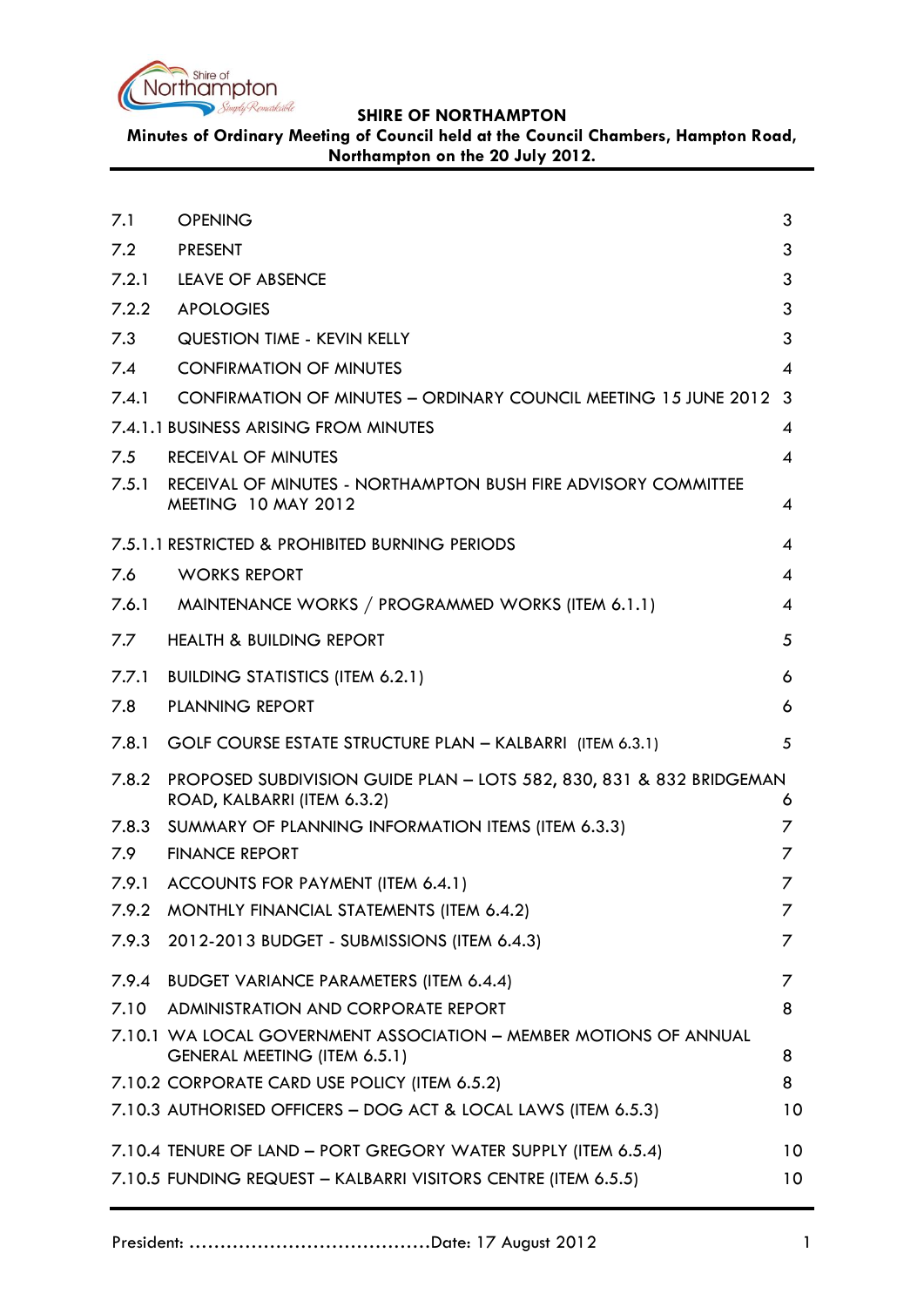

**Minutes of Ordinary Meeting of Council held at the Council Chambers, Hampton Road, Northampton on the 20 July 2012.**

|                             | 12                                                                                                                                                                                                                                                                            |
|-----------------------------|-------------------------------------------------------------------------------------------------------------------------------------------------------------------------------------------------------------------------------------------------------------------------------|
|                             | 12                                                                                                                                                                                                                                                                            |
| <b>PRESIDENTS REPORT</b>    | 12                                                                                                                                                                                                                                                                            |
|                             | 12                                                                                                                                                                                                                                                                            |
|                             | 13                                                                                                                                                                                                                                                                            |
|                             | 13                                                                                                                                                                                                                                                                            |
|                             | 13                                                                                                                                                                                                                                                                            |
| <b>CR BOOTH</b>             | 13                                                                                                                                                                                                                                                                            |
| <b>CR PENN</b>              | 13                                                                                                                                                                                                                                                                            |
| <b>INFORMATION BULLETIN</b> | 14                                                                                                                                                                                                                                                                            |
| NEW ITEMS OF BUSINESS       | 14                                                                                                                                                                                                                                                                            |
| NEXT MEETING OF COUNCIL     | 14                                                                                                                                                                                                                                                                            |
| <b>CLOSURE</b>              | 14                                                                                                                                                                                                                                                                            |
|                             | 7.10.6 REGIONAL ROAD GROUP 2013/14 SUBMISSION (ITEM 6.5.6)<br>7.10.7 PROPOSED NORTHAMPTON LIGHT INDUSTRIAL AREA (ITEM 6.5.7)<br>7.12 DEPUTY PRESIDENTS REPORT<br>7.13 COUNCILLORS REPORT<br>7.13.1 CR SIMKIN<br>7.13.2 CR GLIDDON<br>7.13.3<br>7.13.4<br>7.14<br>7.15<br>7.16 |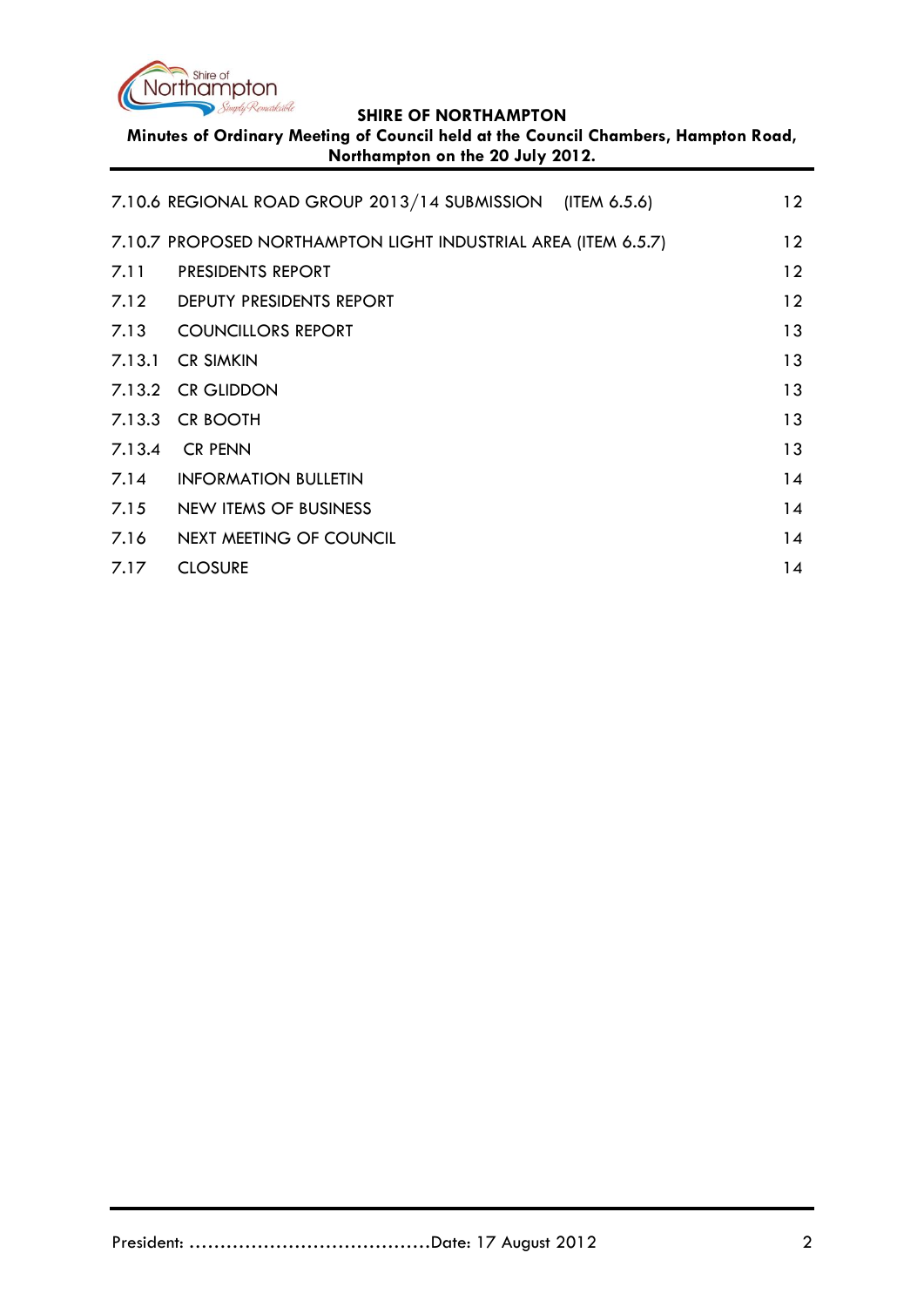

**Minutes of Ordinary Meeting of Council held at the Council Chambers, Hampton Road, Northampton on the 20 July 2012.**

## **7.1 OPENING**

The President thanked all members present for their attendance, welcomed all Councillors and declared the meeting open at 1.00pm.

## <span id="page-2-0"></span>**7.2 PRESENT**

| Cr G Wilson                | President                                          | Northampton Ward |  |
|----------------------------|----------------------------------------------------|------------------|--|
| Cr L Parker                | Deputy President                                   | Kalbarri Ward    |  |
| Cr T Carson                |                                                    | Northampton Ward |  |
| Cr C Simkin                |                                                    | Northampton Ward |  |
| Cr B Cripps                |                                                    | Northampton Ward |  |
| Cr P Gliddon               |                                                    | Kalbarri Ward    |  |
| Cr S Penn                  |                                                    | Kalbarri Ward    |  |
| Cr J Booth                 |                                                    | Kalbarri Ward    |  |
| Mr Garry Keeffe            | <b>Chief Executive Officer</b>                     |                  |  |
| <b>Mr Jamie Criddle</b>    | Deputy Chief Executive Officer (entered at 1.25pm) |                  |  |
| Mr Glenn Bangay            | Principal EHO/Building Surveyor                    |                  |  |
| <b>Mrs Hayley Williams</b> | <b>Principal Planner</b>                           |                  |  |

## <span id="page-2-1"></span>**7.2.1 LEAVE OF ABSENCE**

Nil.

## <span id="page-2-2"></span>**7.2.2 APOLOGIES**

Cr S Stock-Standen Northampton Ward

## <span id="page-2-3"></span>**7.3 QUESTION TIME**

## 7.3.1 KEVIN KELLY – LOT 830 BRIDGEMAN ROAD SUBDIVISION

Queried Council on the time frame it has taken to resolve his proposed subdivision.

CEO & Planner advised that the reason for the time frame was mainly due to the previous Planning Consultant engaged by Mr Kelly not responding in a timely manner to queries raised and further re-iterated that there is a due process that has to be followed with set time frames stipulated by the Town Planning & Development Act that Council has to comply to.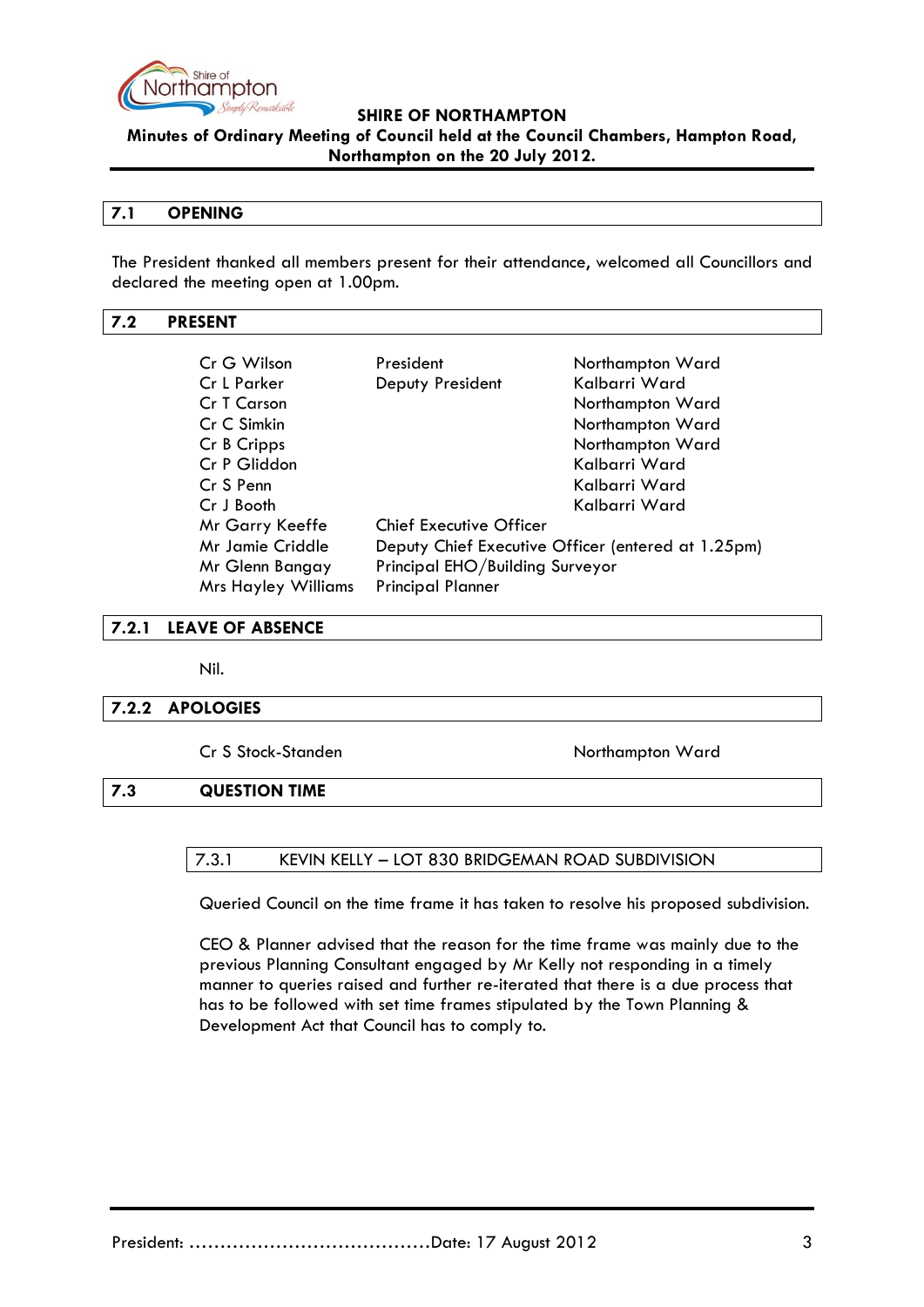

**Minutes of Ordinary Meeting of Council held at the Council Chambers, Hampton Road, Northampton on the 20 July 2012.**

## <span id="page-3-1"></span><span id="page-3-0"></span>**7.4 CONFIRMATION OF MINUTES**

7.4.1 CONFIRMATION OF MINUTES - ORDINARY COUNCIL MEETING 15<sup>th</sup> JUNE 2012.

Moved Cr PENN, seconded Cr CRIPPS

That the minutes of the Ordinary Meeting of Council held on the 15<sup>th</sup> June 2012 be confirmed as a true and correct record subject to the following amendments:

Minute 6.8.2 – Page 12, delete the word "overturn" and replace with "not accept".

Minute 5.3.1- Change the word "Chainman's" to "Chinaman's".

## CARRIED 8/0

7.4.1.1 BUSINESS ARISING FROM MINUTES

Nil.

## **7.5** RECEIVAL OF MINUTES

## 7.5.1 RECEIPT OF BUSH FIRE ADVISORY COMMITTEE MINUTES

Moved Cr SIMKIN, seconded Cr PENN

That the minutes of the Northampton Bush Fire Advisory Committee held 10 May 2012 be received.

## CARRIED 8/0

## 7.5.1.1 RESTRICTED & PROHIBITED BURNING PERIODS

Moved Cr GLIDDON, seconded Cr CRIPPS

That:

- 1. The prohibited burning period to commence  $15<sup>th</sup>$  October 2012 and finish  $1<sup>st</sup>$ March 2013; and
- 2. The restricted burning period to be  $15<sup>th</sup>$  September 2012 to  $14<sup>th</sup>$  October  $2012$  and from the  $2<sup>nd</sup>$  March 2013 to  $15<sup>th</sup>$  April 2013.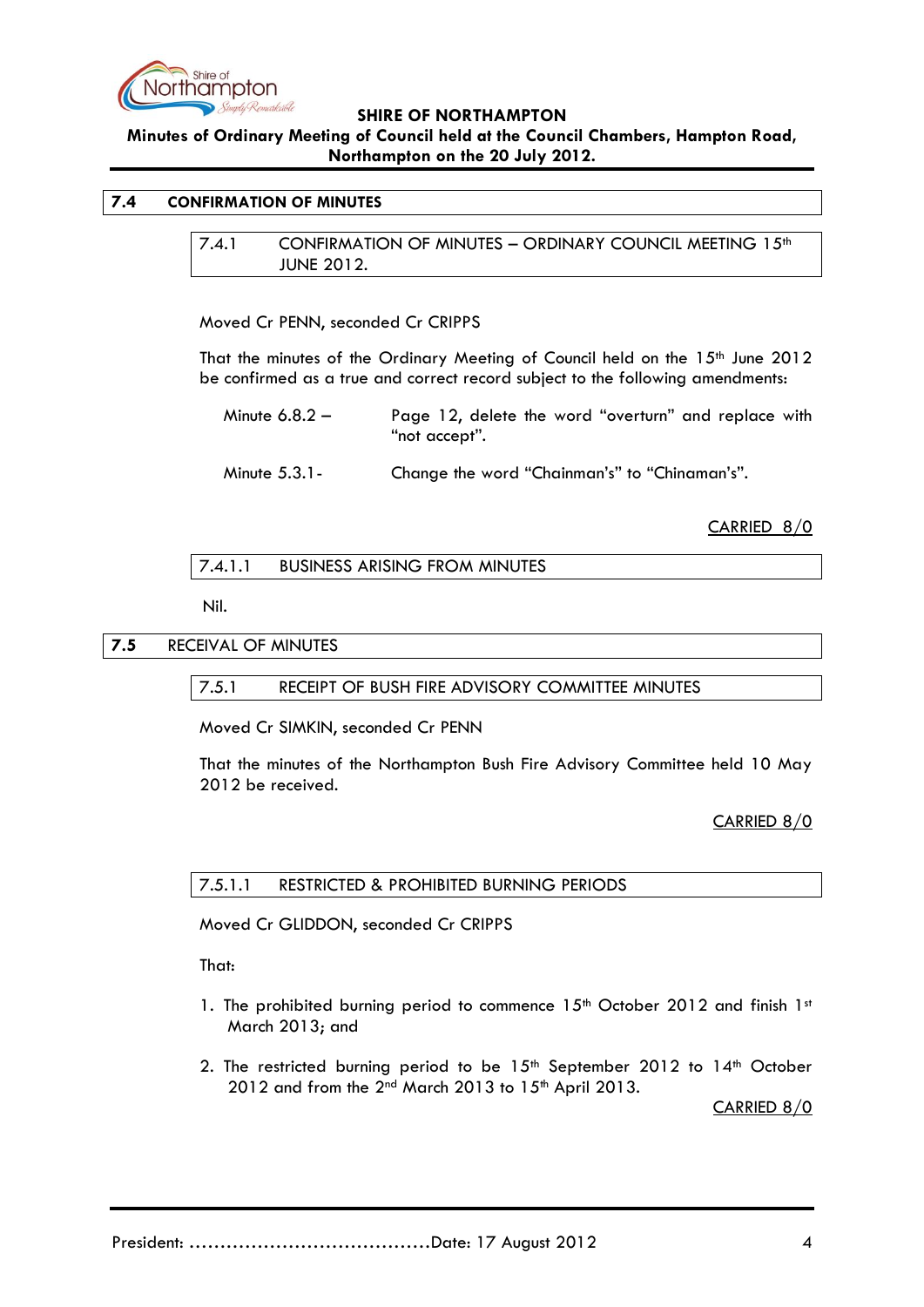

**Minutes of Ordinary Meeting of Council held at the Council Chambers, Hampton Road, Northampton on the 20 July 2012.**

## **7.6 WORKS REPORT**

7.5.1 MAINTENANCE WORKS/PROGRAMMED WORKS (ITEM 6.1.1)

Noted.

Mr Neil Broadhurst left the meeting at 1.15pm

## **7.7 HEALTH/BUILDING REPORT**

7.7.1 BUILDING STATISTICS (ITEM 6.2.1)

Noted.

## **7.8 TOWN PLANNING REPORT**

7.8.1 GOLF COURSE ESTATE STRUCTURE PLAN – KALBARRI (ITEM 6.3.1)

Moved Cr PARKER, seconded CR BOOTH,

That Council:

- 1 Endorse the Schedule of Submissions for the Kalbarri Golf Course Estate Structure Plan (Lots 825 & Part Lot 500 Ajana-Kalbarri Road, Kalbarri) as attached to Item 6.3.1 of the July Town Planning Report 2012;
- 2 Adopt the Kalbarri Golf Course Estate Structure Plan (Lots 825 & Part Lot 500 Ajana-Kalbarri Road, Kalbarri) subject to the following conditions and modifications:

a) The proposed residential lots impacted upon by the outer extremities of the waste water treatment plant buffer will be required to have a notice attached to their Certificate of Title at the stage of subdivision and the Structure Plan Report being modified to include reference to this;

b) The potential impact of treated waste water on the residential lots abutting the golf course is to be addressed via the implementation of: fencing along common boundaries; an adequate buffer separation distance to future residences; lockable pedestrian access control gates if proposed; and warning signs at the stage of subdivision. The Structure Plan Report is to be modified to include reference to this;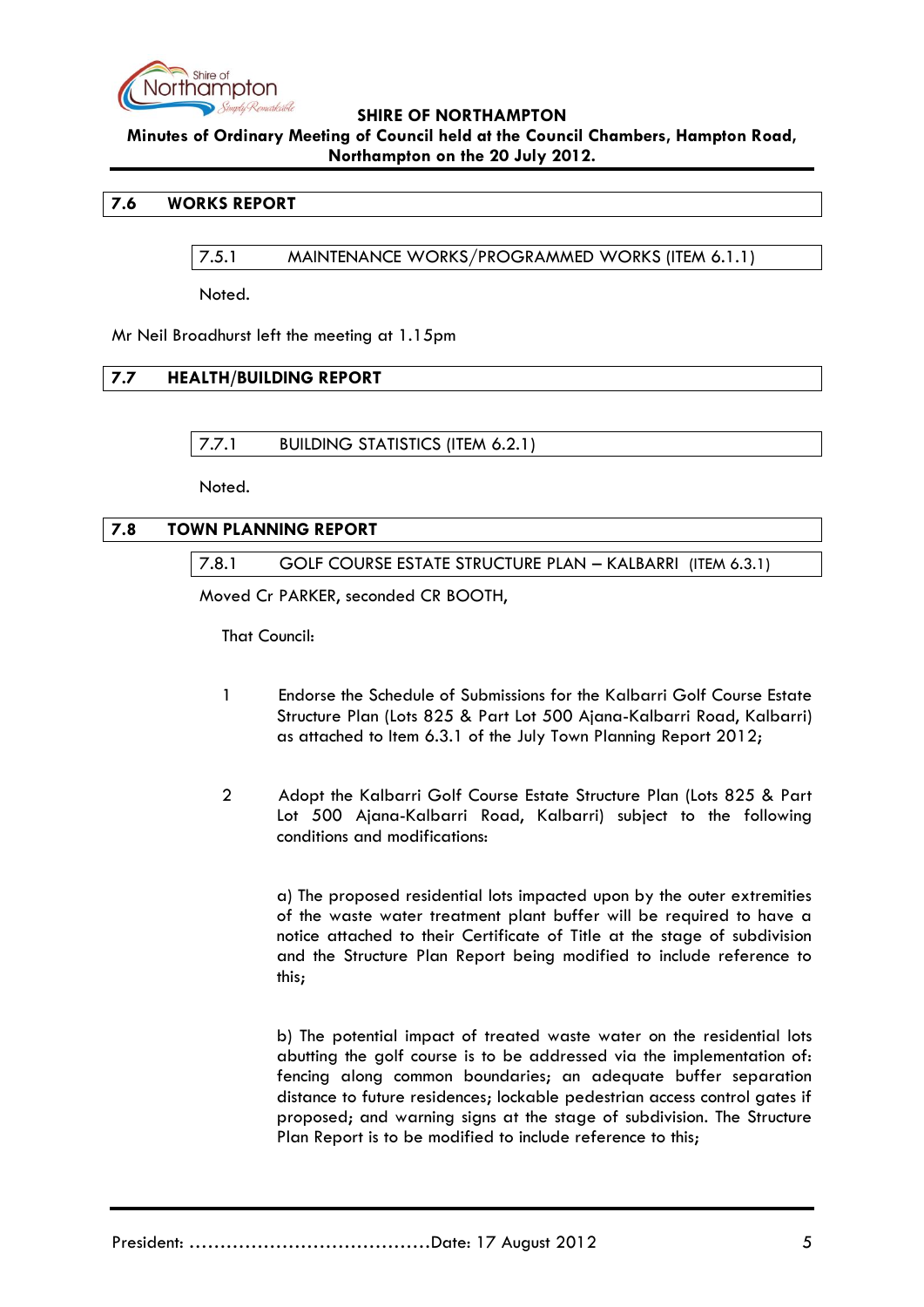

**SHIRE OF NORTHAMPTON Minutes of Ordinary Meeting of Council held at the Council Chambers, Hampton Road, Northampton on the 20 July 2012.**

> c) The existing fence along the eastern boundary adjacent to the Kalbarri National Park is to be upgraded and extended at the stage of subdivision to the approval of the Department of Environment and Conservation and the Structure Plan Report being modified to reference this;

> d) The proponent is to prepare an information package or program to advise future landowners in the residential estate of the potential impacts of living within close proximity to the Kalbarri National Park at the stage of subdivision. The Structure Plan Report is to be modified to include reference to this;

> e) The proponent is to prepare a detailed landscaping plan that denotes the treatment of fencing and pedestrian walkways in order to protect remnant vegetation in the Public Open Space at the stage of subdivision. The Structure Plan Report is to be modified to include reference to this;

> f) A comprehensive fire management plan is to be prepared at the stage of subdivision, in conjunction with both the Department of Conservation and the Fire and Emergency Services Authority and the additional mitigation measure of fire hydrants being installed at more frequent intervals than the generic 200m requirement for residential areas be included within the plan;

3. Refer the Structure Plan to the Western Australian Planning Commission and seek final approval.

CARRIED 8/0

## 7.8.2 PROPOSED SUBDIVISION GUIDE PLAN – LOTS 582, 830, 831 & 832 BRIDGEMAN ROAD, KALBARRI (ITEM 6.3.2)

Moved Cr CRIPPS, seconded CR BOOTH

That Council advise the Applicants for them to prepare the Subdivision Guide Plan over Lots 582, 830, 831 & 832 with their own appointed consultant and at the applicants cost.

CARRIED 8/0

## 7.8.3 SUMMARY OF PLANNING INFORMATION ITEMS (ITEM 6.3.3)

Noted.

.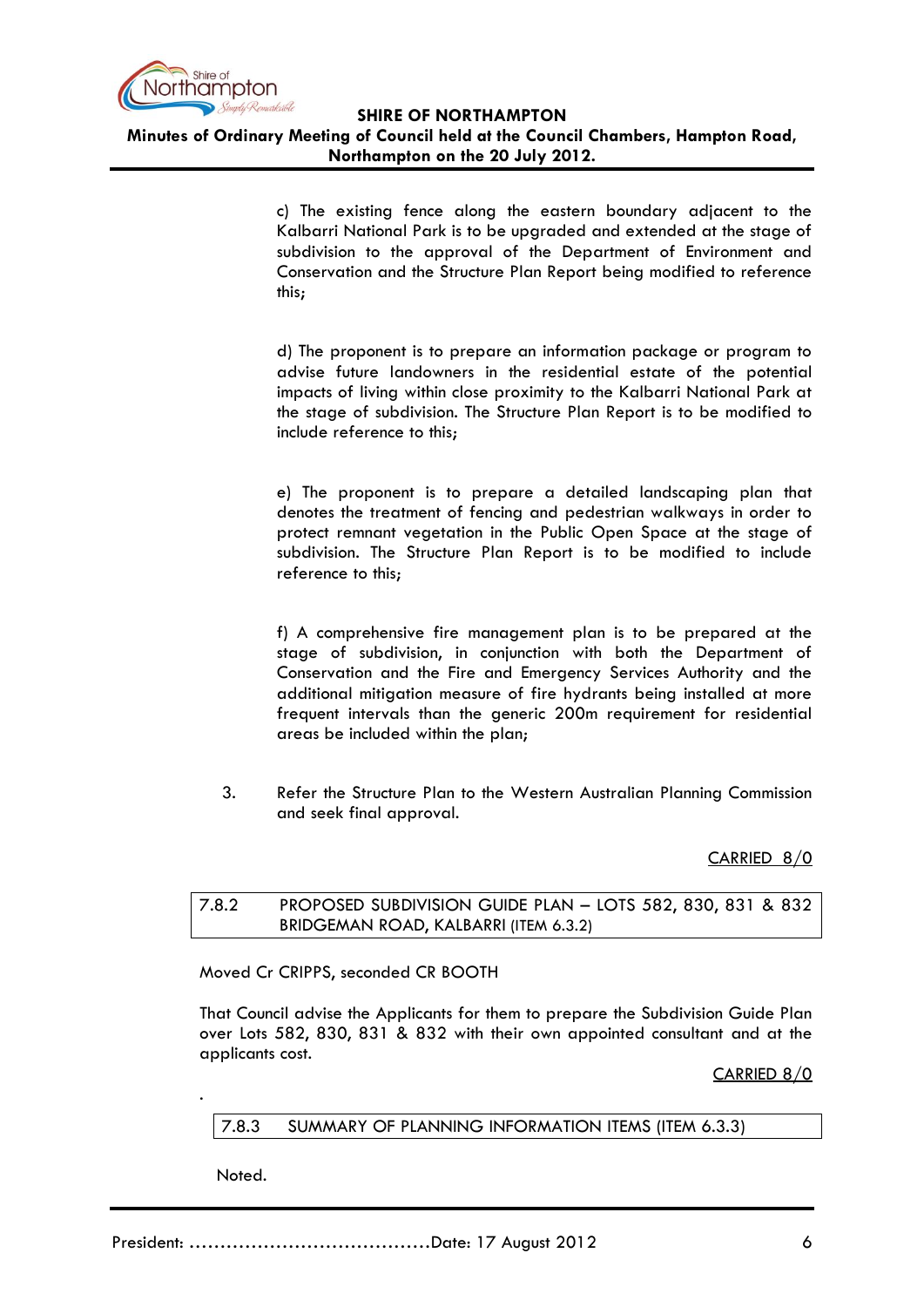

## **SHIRE OF NORTHAMPTON Minutes of Ordinary Meeting of Council held at the Council Chambers, Hampton Road, Northampton on the 20 July 2012.**

Mrs Hayley Williams, Principal Planner left the meeting at 1.34pm.

## **7.9 FINANCE REPORT**

## 7.9.1 ACCOUNTS FOR PAYMENT (ITEM 6.4.1)

Moved Cr CARSON, seconded Cr SIMKIN

That Municipal Fund Cheques 19328 to 19375 inclusive, totalling \$57,676.98, Municipal EFT payments numbered EFT10106 to EFT10255 inclusive totalling \$1,261,328.92, Direct Debit payments GJ12-02 to GJ12-05 totalling \$2,873.45, Trust Fund Cheque 1851 to 1852 inclusive, totalling \$45,097.91, be passed for payment and the items therein be declared authorised expenditure.

## CARRIED BY AN ABSOLUTE MAJORITY 8/0

## 7.9.2 MONTHLY FINANCIAL STATEMENTS (ITEM 6.4.2)

Moved Cr CRIPPS, seconded Cr GLIDDON

That Council adopts the Monthly Financial Report for the period ending 30 June 2012 and notes any material variances greater than \$5,000.

CARRIED 8/0

## 7.9.3 2012-2013 BUDGET - SUBMISSIONS (ITEM 6.4.3)

Moved Cr CARSON, seconded Cr PENN

That Council list the following items within the draft 2012/13 Budget for further consideration:

- 1. Northampton Townscape Committee Construct limestone wall around newly installed play equipment in Guide Park \$4,700.00.
- 2. Northampton Lions Park upgrade/repair playground equipment \$4,700.
- 3. Northampton Botanical Line \$600 cash cost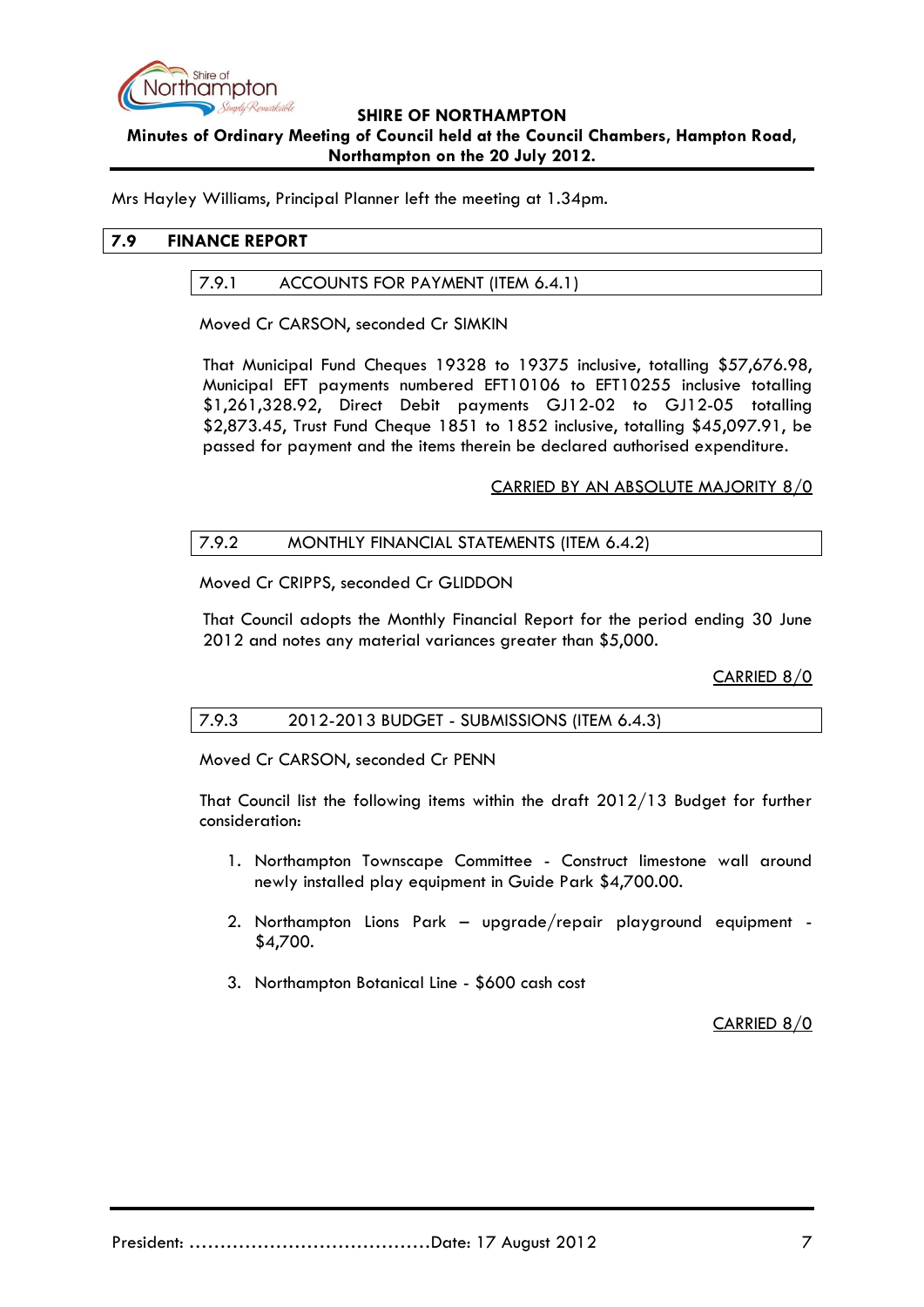

## **Minutes of Ordinary Meeting of Council held at the Council Chambers, Hampton Road, Northampton on the 20 July 2012.**

## 7.9.4 BUDGET VARIANCE PARAMETERS (ITEM 6.4.4)

Moved Cr CARSON, seconded Cr PENN

That the Budget Variance parameters for the 2012/2013 financial year be set at \$5,000 as per FM Reg 34 (5).

CARRIED 8/0

## **7.10 ADMINISTRATION & CORPORATE REPORT**

7.10.1 WA LOCAL GOVERNMENT ASSOCIATION – MEMBER MOTIONS OF ANNUAL GENERAL MEETING (ITEM 6.5.1)

Moved Cr GLIDDON, seconded CR BOOTH

That Council provides delegated authority to the voting delegates to vote on the agenda items on behalf of Council**.**

CARRIED 8/0

## 7.10.2 CORPORATE CARD USE POLICY (ITEM 6.5.2)

Moved Cr BOOTH, seconded Cr CARSON

That Council adopts the following policy for use of the Corporate Credit Card by the CEO:

## *CORPORATE CREDIT CARD POLICY*

## *1.0 Introduction*

*A corporate credit card will be issued to the Chief Executive Officer of the Shire of Northampton to expedite authorised business expenditures on behalf of the shire, therefore improving administrative practices and the effective cash management of the shire.*

## *2.0 Definitions*

*Credit Cards – Is defined as a facility allowing the card holder to pay for goods and services on credit.*

*Business Expenses – Is defined as any expense necessary to the conduct of the business or is allowed under the terms of the employee's contractive employment with the shire or relevant Council policies.*

*Personal Expense – Is defined as any expense not of a business nature.*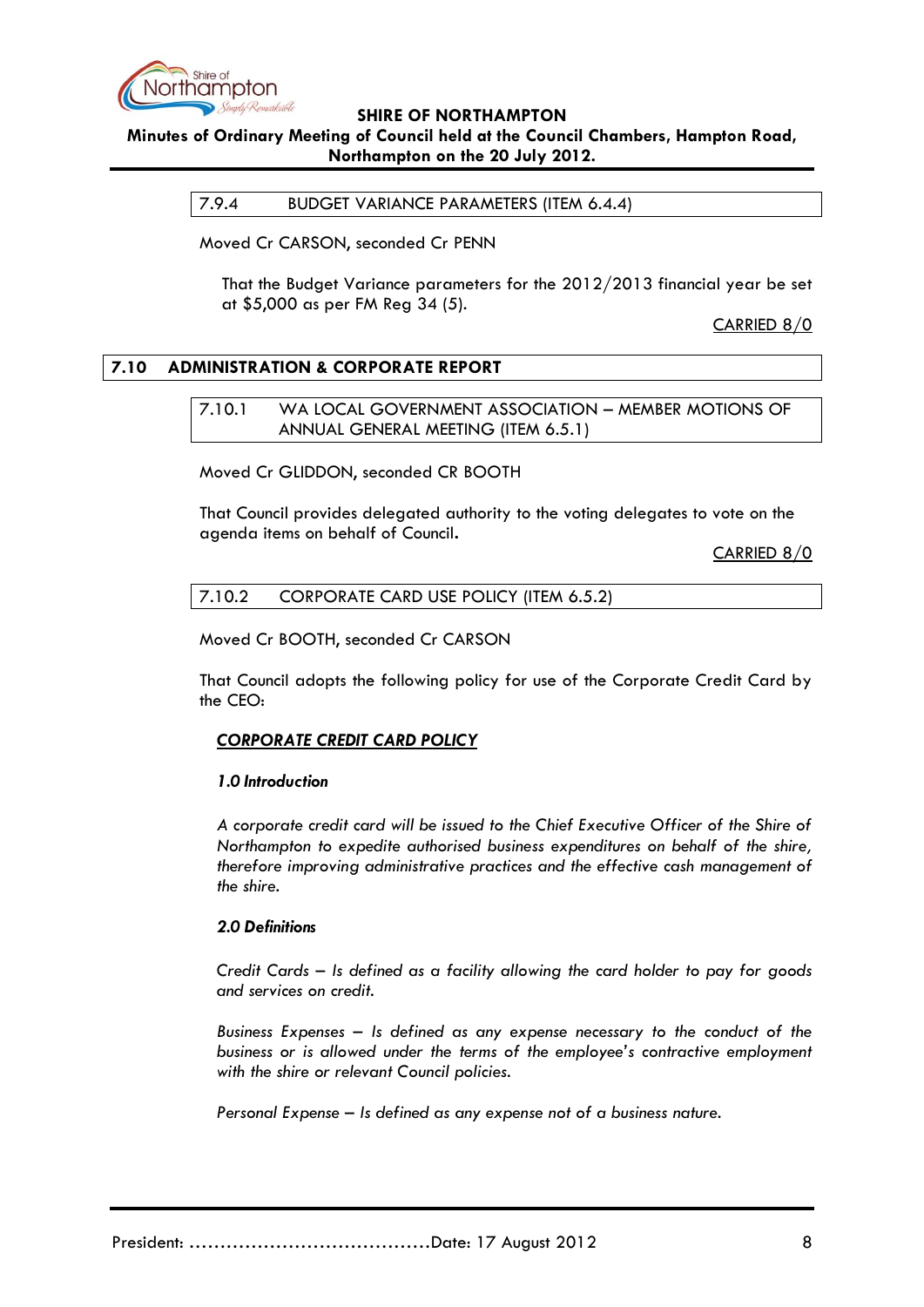

**Minutes of Ordinary Meeting of Council held at the Council Chambers, Hampton Road, Northampton on the 20 July 2012.**

## *3.0 Corporate Credit Card Purchasing*

*The Chief Executive Officer is only to use the corporate credit card for business expense purchasing of goods and services on behalf of the Shire of Northampton.* 

- *3.1 Cash withdrawals are strictly prohibited.*
- *3.2 The corporate credit card credit limit will be set by Council and reviewed at least once a year at the time all policies and procedures are reviewed.*

*The current limit on the Shire of Northampton corporate credit card is \$5,000.*

- *3.3 Personal expenditure on the Shire of Northampton's corporate credit card is strictly prohibited.*
- *3.4 All purchases by the Shire of Northampton corporate credit card must be accompanied by an appropriate tax invoice/receipt to ensure the shire is able to claim all input tax credits in accordance with the requirements with the Australian Taxation Office.*
- *3.5 In the event individual invoices/receipts are not available then the corporate credit card statement of expenditure is to be utilised to claim income tax credits under the condition that this statement complies with the Australian Taxation Office requirements.*

## *4.0 Reporting Requirements*

- *4.1 The Shire of Northampton corporate credit card statement of expenditure is to be endorsed by the Chief Executive Officer as all expenditure items listed on the statement being authorised and undertaken by him/her.*
- *4.2 The endorsed credit card statement of expenditure is to be included with the financial reports presented to Council in the Agenda's for the ordinary meetings of Council for Council information.*

## *5.0 General Conditions*

- *5.1 The Chief Executive Officer must surrender the Shire of Northampton credit card upon termination of his/her services within the Shire of Northampton or when resolved to do so by Council.*
- *5.2 All Corporate credit card incentives (e.g. fly buys) are not to be acquired or accumulated by the Chief Executive Officer for his/her personal use of gain.*

*Any such credit card incentives associated with the Shire of Northampton corporate credit are to be utilised for the benefit of the Shire of Northampton's business expense operations only.*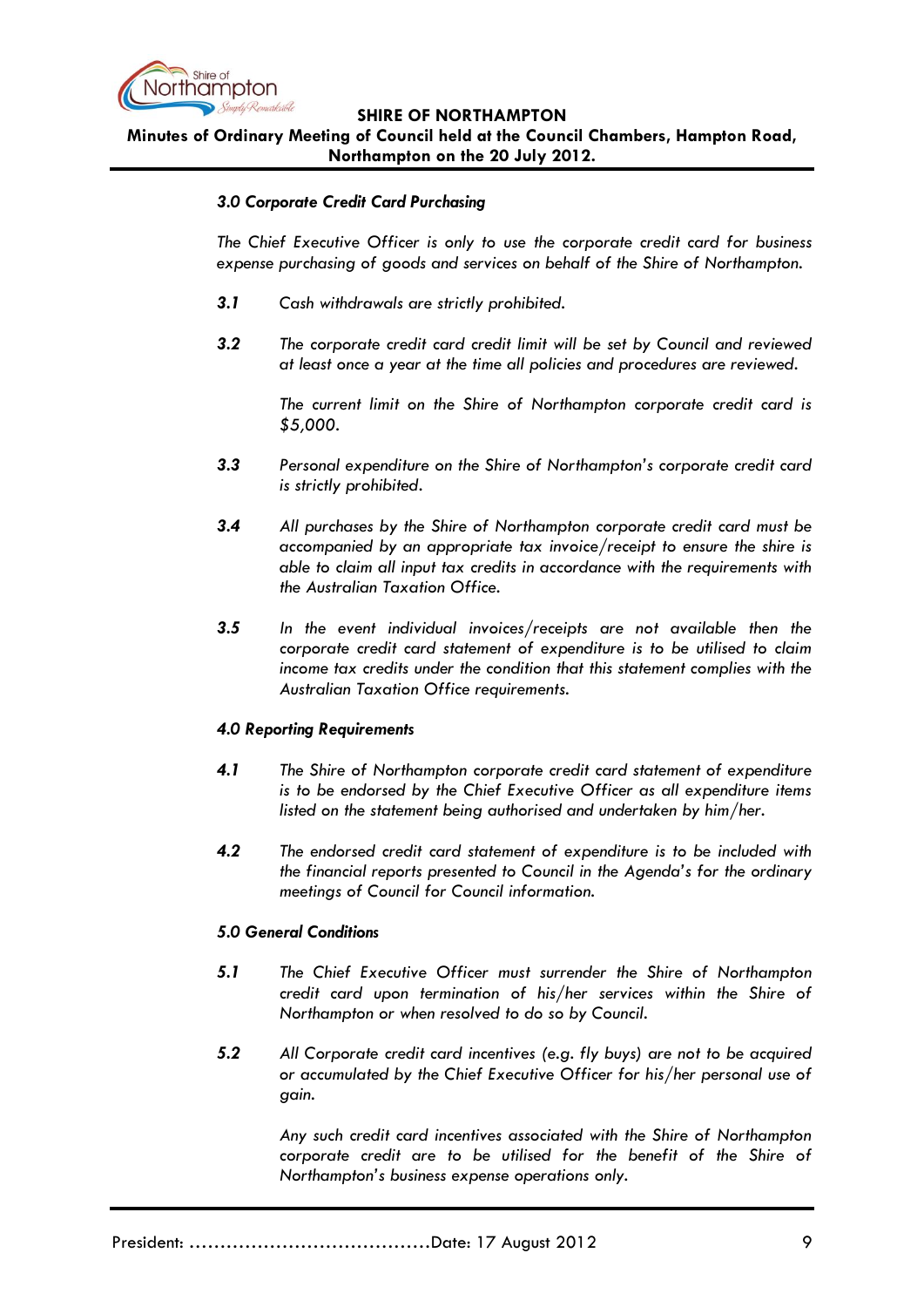

**Minutes of Ordinary Meeting of Council held at the Council Chambers, Hampton Road, Northampton on the 20 July 2012.**

- *5.3 All expired Shire of Northampton corporate credit cards are to be destroyed by the Chief Executive Officer upon receipt of a new or replacement card.*
- *5.4 Any breech of this policy is to be reported to Council for information and action if deemed necessary*

## CARRIED 8/0

## 7.10.3 AUTHORISED OFFICERS – DOG ACT & LOCAL LAWS (ITEM 6.5.3)

Moved Cr PENN, seconded Cr SIMKIN

That Sergeant Matthew Froude, Senior Constable Paul Parks, First Class Constable Craig Woods and Constable Francois Bekker be duly appointed as authorised officers to exercise powers pursuant to the following:

- 1. Dog Act 1976
- 2. Local Laws Relating to:

Reserves & Foreshores, Removal & Disposal of Obstructing Vehicles, Safety & Decency, Convenience and Comfort of persons in respect of bathing.

All previous appointments of police officers based at the Kalbarri Police Station be cancelled.

## CARRIED BY AN ABSOLUTE MAJORITY 8/0

## 7.10.4 TENURE OF LAND – PORT GREGORY WATER SUPPLY (ITEM 6.5.4)

Moved Cr PARKER, seconded Cr CARSON

That Council indemnifies the Minister for Lands against any costs or charges incurred in the grant of formal tenure of land for the Port Gregory for non potable water storage tanks and easement for access and Council commit a provision of \$5,000 in the 2012/13 Budget for costs to be incurred for this land transfer.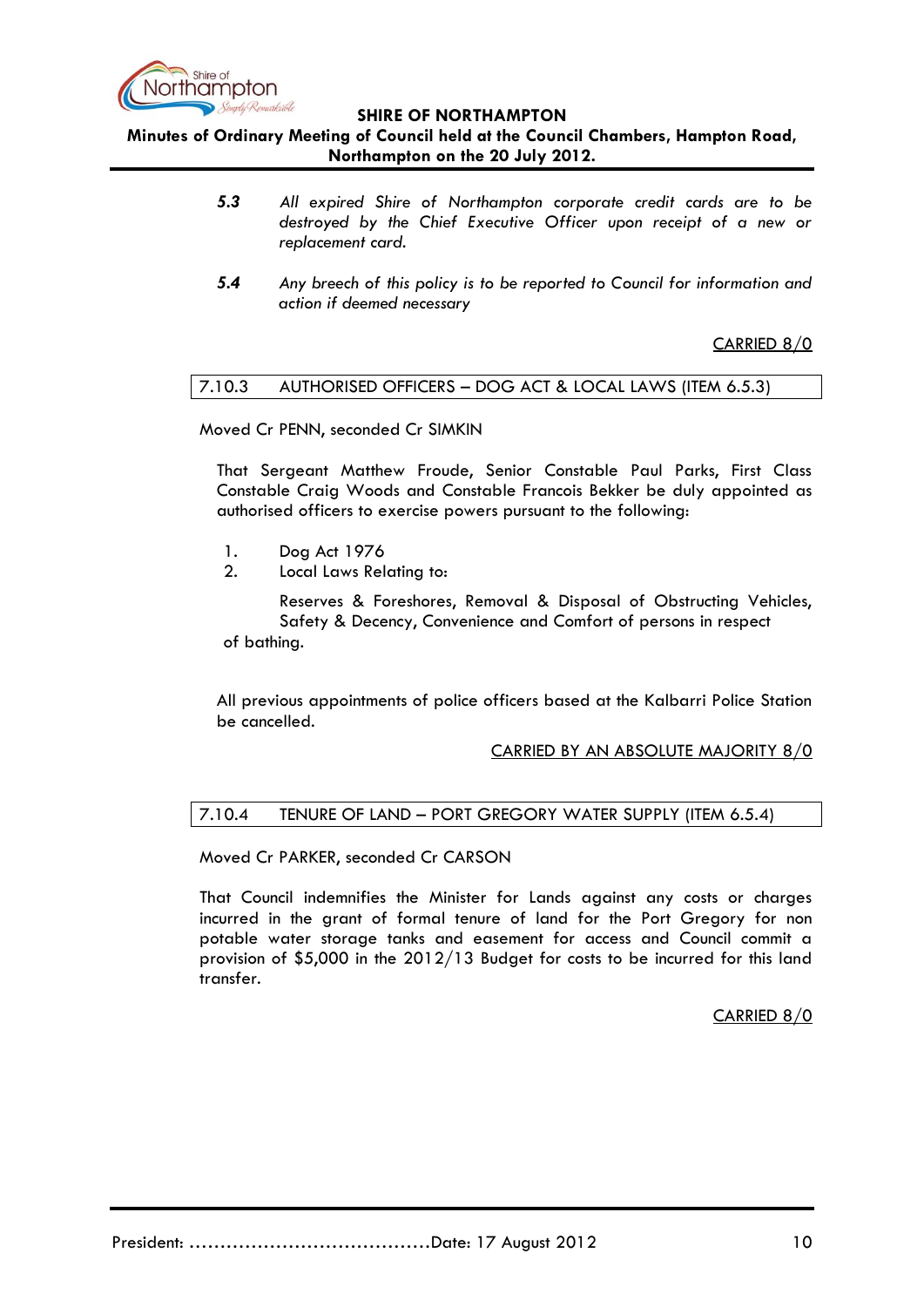

## **Minutes of Ordinary Meeting of Council held at the Council Chambers, Hampton Road, Northampton on the 20 July 2012.**

7.10.5 FUNDING REQUEST – KALBARRI VISITORS CENTRE (ITEM 6.5.5)

Moved Cr GLIDDON, seconded Cr BOOTH

That Council:

- 1. Provide the 2012/13 operating allocation to the Kalbarri Visitors Centre of \$20,000 and should Council resolve to increase this provision when adopting the budget then the balance also be paid.
- 2. Request the Kalbarri Visitors Centre to address the items raised in the officer's report relating to their Business Plan before any further consideration of a payment to assist with their financial difficulties is made and this response to be received by Wednesday 18 July 2012.
- 3. The Kalbarri Visitors Centre also be requested to provide a minimum three year forecast budget

## MOTION LOST 3/5

MOVED CR PARKER, seconded CR CRIPPS

That Council:

- 1. Request the Kalbarri Visitors Centre to address the items raised in the officer's report relating to their Business Plan before any further consideration of a payment to assist with their financial difficulties is made and this response to be received by Wednesday 18 July 2012.
- 2. The Kalbarri Visitors Centre also be requested to provide a minimum three year detailed forecast budget.
- 3. That a payment of \$100,000 be considered in the 2012/13 Budget to assist with the Kalbarri Visitors Centre operations.

## CARRIED 6/2

Cr BOOTH and Cr PENN wished for their vote against the motion be recorded.

During the debate n this matter, Cr Gliddon advised that she resigns from being the Council delegate on the Kalbarri Visitors Centre Committee.

Moved Cr PARKER, seconded Cr CRIPPS

That the current proxy, Cr Penn, be appointed as Council delegate on the Kalbarri Visitors Centre Committee.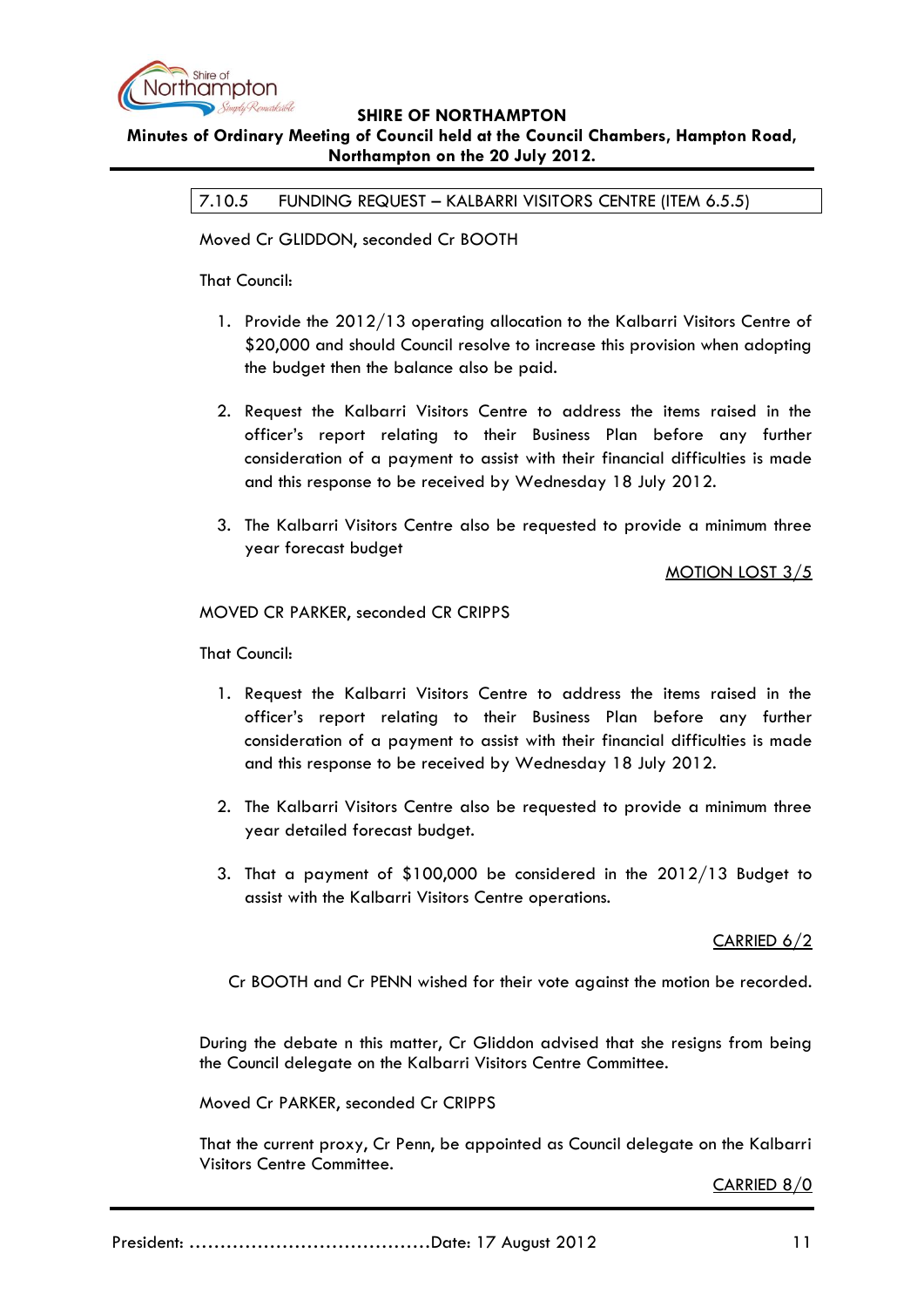

**Minutes of Ordinary Meeting of Council held at the Council Chambers, Hampton Road, Northampton on the 20 July 2012.**

#### AFTERNOON TEA ADJOURNMENT

Council adjourned for afternoon tea at 3.02pm and reconvened at 3.17pm with the following in attendance:

Cr Wilson, Cr Parker, Cr Gliddon, Cr Penn, Cr Booth, Cr Carson, Cr Cripps, Cr Simkin the Chief Executive Officer, Garry Keeffe and the Deputy Chief Executive Officer, Jamie Criddle, Glenn Bangay Principal Building Surveyor/EHO.

## 7.10.6 REGIONAL ROAD GROUP 2013/14 SUBMISSION (ITEM 6.5.6)

Moved Cr SIMKIN, seconded Cr CARSON

That Council:

That Council lodge Mid West Regional Road Group funding submissions for the following road projects:

## Ajana-Kalbarri Road

Project #1

| Undertake edge repair work for 18km using flocon           | \$134,500 |
|------------------------------------------------------------|-----------|
| <u>Project <math>#2</math></u>                             |           |
| Re-seal various sections, total length 6.03km              | \$168,000 |
| <b>Red Bluff Road</b>                                      |           |
| Reconstruct eastern drainage and seal shoulders to improve |           |

drainage to whole area  $$90,000$ 

CARRIED 8/0

## 7.10.7 PROPOSED NORTHAMPTON LIGHT INDUSTRIAL AREA (ITEM 6.5.7)

Noted.

## **7.11 PRESIDENTS REPORT**

.

Advised of his attendance to a meeting with representatives of the Kalbarri Visitors Centre Committee to discuss their financial situation No report.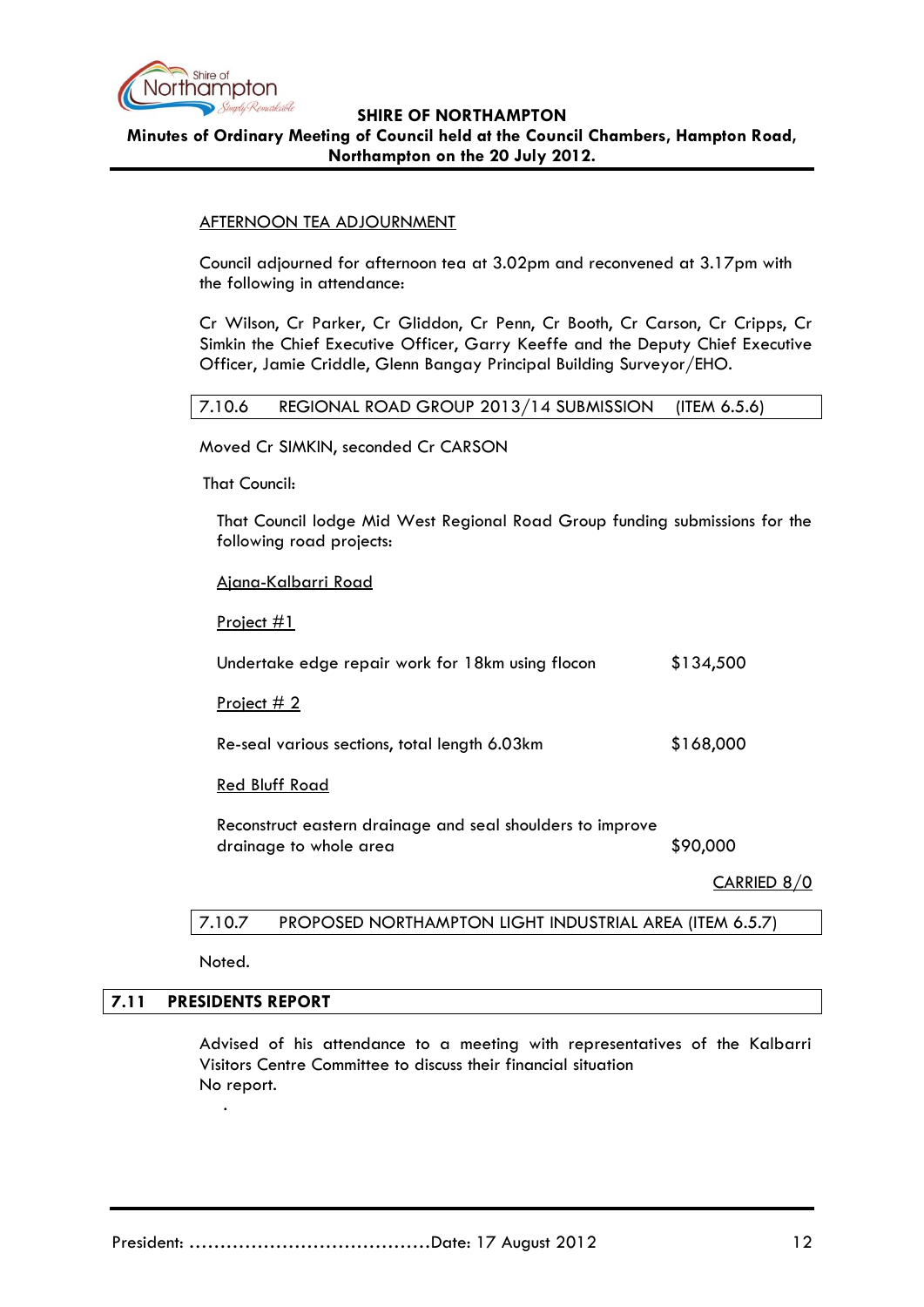

**Minutes of Ordinary Meeting of Council held at the Council Chambers, Hampton Road, Northampton on the 20 July 2012.**

## **7.12 DEPUTY PRESIDENTS REPORT**

Since the last Council meeting the Deputy President, Cr Parker reported on his attendance to the WALGA Northern Zone meeting with no real issues arising from that meeting.

## **7.13 COUNCILLORS REPORT**

#### 7.13.1 CR CRIPPS

Since the last Council meeting Cr Cripps reported on his attendance:

- to a Northampton Community Centre Meeting.  $\bullet$
- to a Kalbarri Visitors Centre Committee meeting and to a meeting with  $\bullet$ representatives of the Kalbarri Visitors Centre Committee to discuss their financial situation

| 7.100<br>' <<br>7.IV.Z | <b>CR SIMKIN</b> |  |
|------------------------|------------------|--|
|                        |                  |  |

Since the last Council meeting Cr Simkin reported on his attendance:

- to a Northampton Community Centre Meeting.
- to a Kalbarri Visitors Centre Committee meeting and to a meeting with  $\bullet$ representatives of the Kalbarri Visitors Centre Committee to discuss their financial situation

## 7.13.3 CR GLIDDON

Since the last Council meeting Cr Gliddon reported on her attendance to the following:

- Attended a Kalbarri Visitors Centre Committee meeting and to a meeting  $\bullet$ with representatives of the Kalbarri Visitors Centre Committee to discuss their financial situation.
- Has met with the Northampton Tourist Association to assist them in a submission for the Top Tourism Town Awards.
- Advised of an inspection forthcoming of Kalbarri for the Tidy Towns Awards.